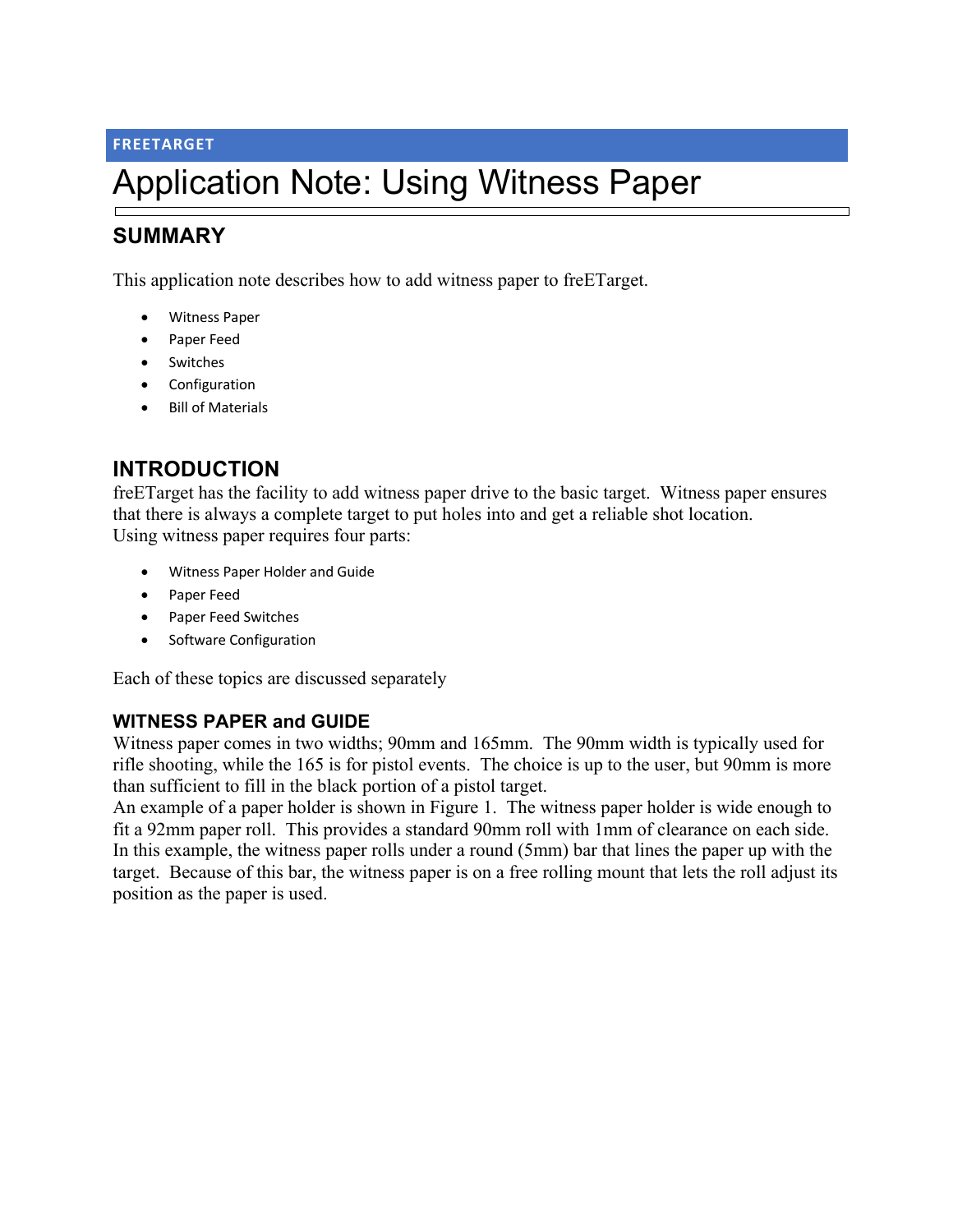

Figure 1: Witness Paper Holder

# **PAPER DRIVE**

The paper drive in Figure 2, 3, and 4 is made from several components.

- Frame
	- o Base
	- o Left Pinch Roller Bearing
	- o Right Pinch Roller Bearing
- **Motor**
- **Coupling**
- Drive Shaft
- Pinch Rollers
- Tear Bar



Figure 2: Paper Drive Assembly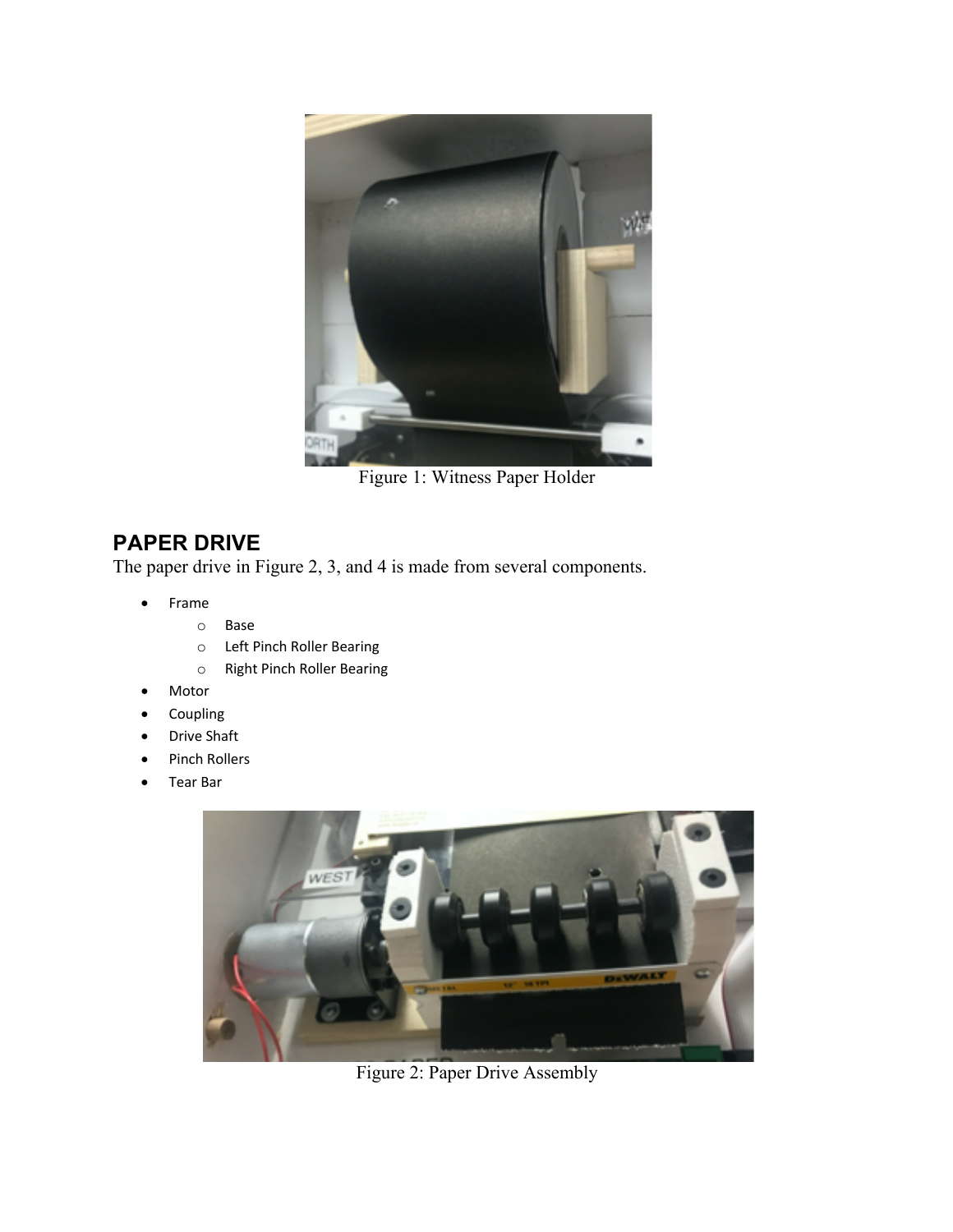

Figure 2A: Drive Rollers





Figure 3: Motor Coupling Figure 4: Pinch Roller Bearings

#### **Construction**

In this example, the base is made from 1/4" plywood, and the pinch roller bearings from PVC plastic.

Construction begins by sizing out the base plate needed to hold the motor, left pinch roller bearing, paper, and right pinch roller bearing. In this example the base plate is 18cm x 5cm, Next the pinch roller bearings are cut from PVC plastic. PVC was chosen since it is naturally slippery and does not need any lubricant. In this example the bearings are 50mm x 65mm Begin by locating the motor and motor mount on one side of the base plate. Next, mark the place where the drive shaft touches the bearing plates. Drill the holes for the drive shaft as seen in Figure 3.

The drive rollers purchased from Amazon come with a 6 mm arbor. Drill or cut the arbor out leaving just the rubber wheel. Slide the rubber wheel onto the 8mm drive shaft, this will require some force, but it can be done. Test fit the motor, drive shaft, and drive rollers. Assemble the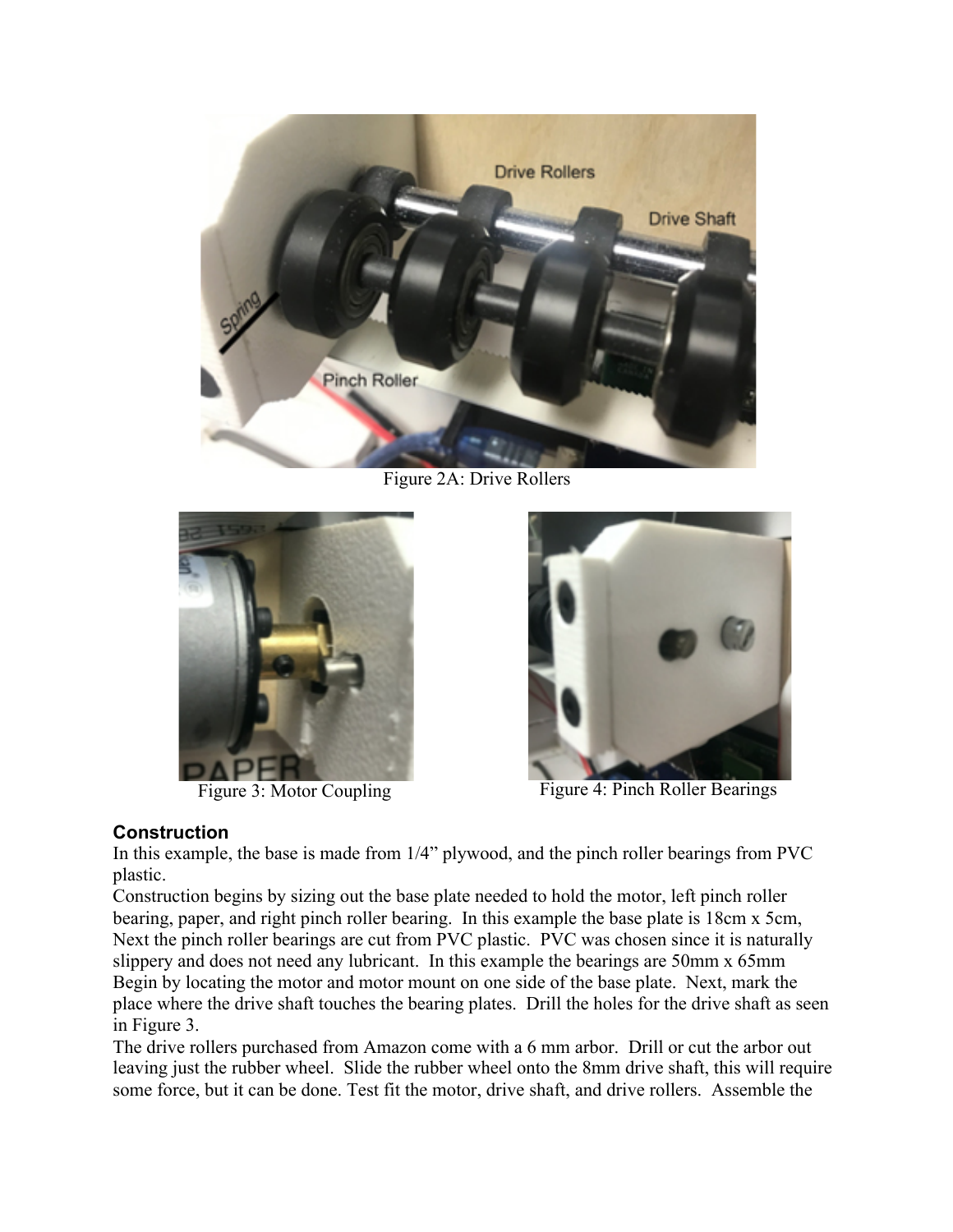pinch rollers onto the shaft and mark where they will need to be to fit against the drive shaft. Drill an oblong hold into both pinch roller bearings. Note that Figure 4 shows a slotted hole for the pinch rollers. This is done so that the pinch rollers can be pressed against the drive shaft when assembled.

Drill a hole through both pinch roller bearings for the spring to fit into. Assemble the witness paper drive.

## **Testing**

Cut a small length of witness paper and insert it into the drive. The slotted hole for the pinch rollers should be long enough that you can move the pinch roller away and slide in the paper. When the pinch rollers are in contact with the drive rollers the witness paper should not be able to be moved.

Apply power to the motor, does the witness paper move easily? You may find that the drive shaft binds in the mounting plates. If this happens, loosen the bolts holding the plates to the mount by  $\frac{1}{2}$  turn.

## **Wiring**

A control to drive a witness paper roller is provided by the Motor Drive Pin. This pin provides a ground connection through a MOS-FET transistor.

The user has the option of turning on a DC motor for a period of time, or issuing pulses to a stepper motor controller. The number of pulses and the pulse duration is available from the setup page on the PC program. The duration of the motor control will be installation dependent and found by trial-and-error

A typical connection for a DC motor is shown in Figure 2.



Figure 2: DC Motor Connection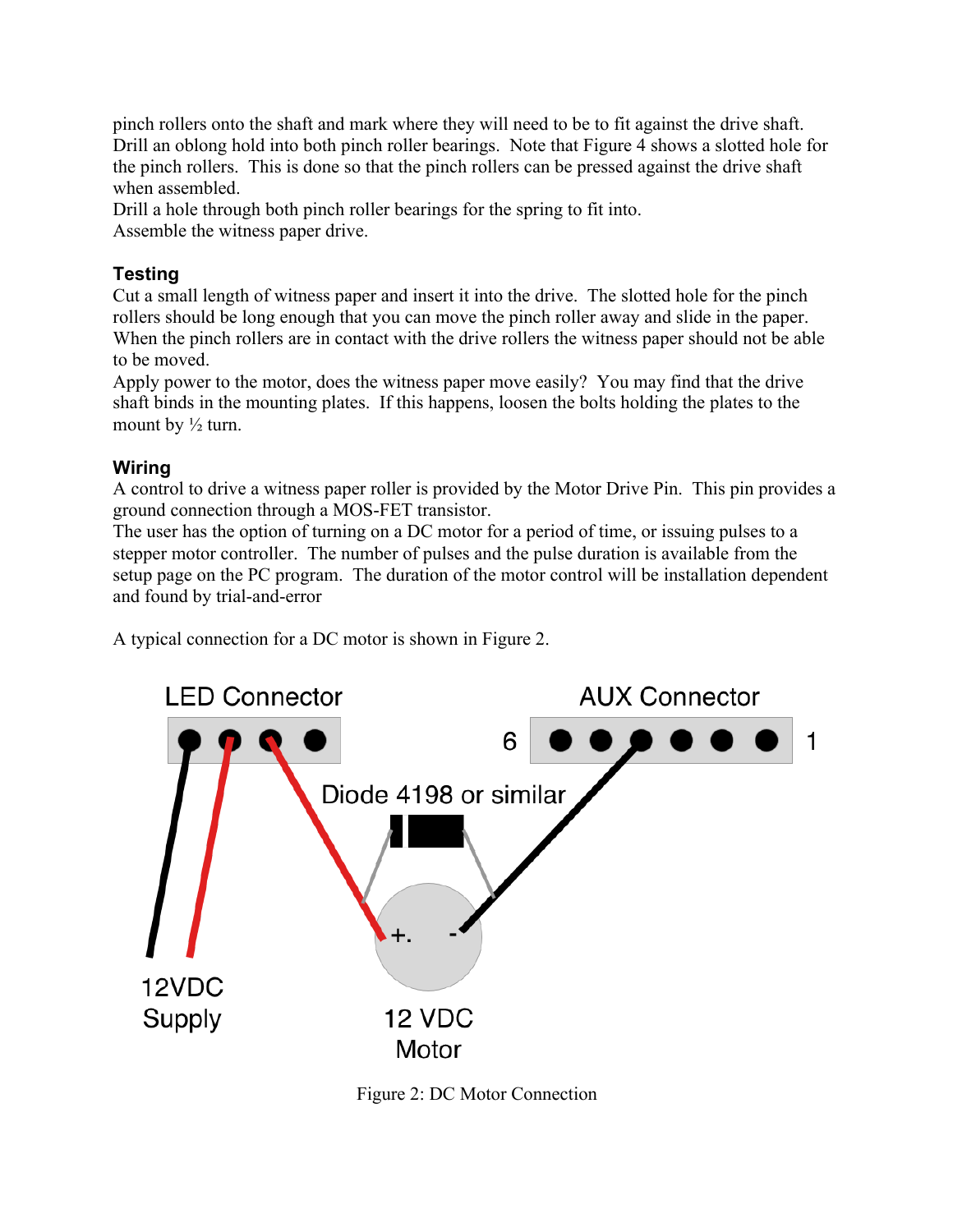## IMPORTANT – Stepper Motor Control

The software provides the ability to pulse a stepper motor circuit for a given number of pulses and periods. The user must add a stepper motor interface such as A4988 available from Amazon to convert from pulses to motor phase drive

### IMPORTANT – Feed Direction

The feed direction is determined by the motor polarity and the assembly of the parts. If the paper feed is backwards to the target, reverse the positive and negative motor leads.

## **PAPER FEED SWITCHES**

The witness paper drive has provision for paper feed switches to advance the paper when loading. Figure 5 shows the switches, and Figure 6 shows the location on the DIP header. Figure 7 is a simple schematic of the switches and connection.





Figure 5: Paper Feed Switches Figure 6: Wiring Connector – Uses DIP connection A and B



Figure 7: Switch Diagram

# **SOFTWARE CONFIGURATION**

The witness paper needs the following configurations to be set as shown in Table 1

| Table 1: Witness Paper Settings |                                   |                       |
|---------------------------------|-----------------------------------|-----------------------|
| Setting                         | Description                       | <b>Typical Values</b> |
| DC Motor                        |                                   |                       |
| <b>PAPER TIME</b>               | Duration motor is on to advance   | $500 \text{ ms} (50)$ |
|                                 | paper                             |                       |
|                                 |                                   |                       |
| Stepper Motor                   |                                   |                       |
| <b>STEP COUNT</b>               | Number of steps to issue to motor | 25                    |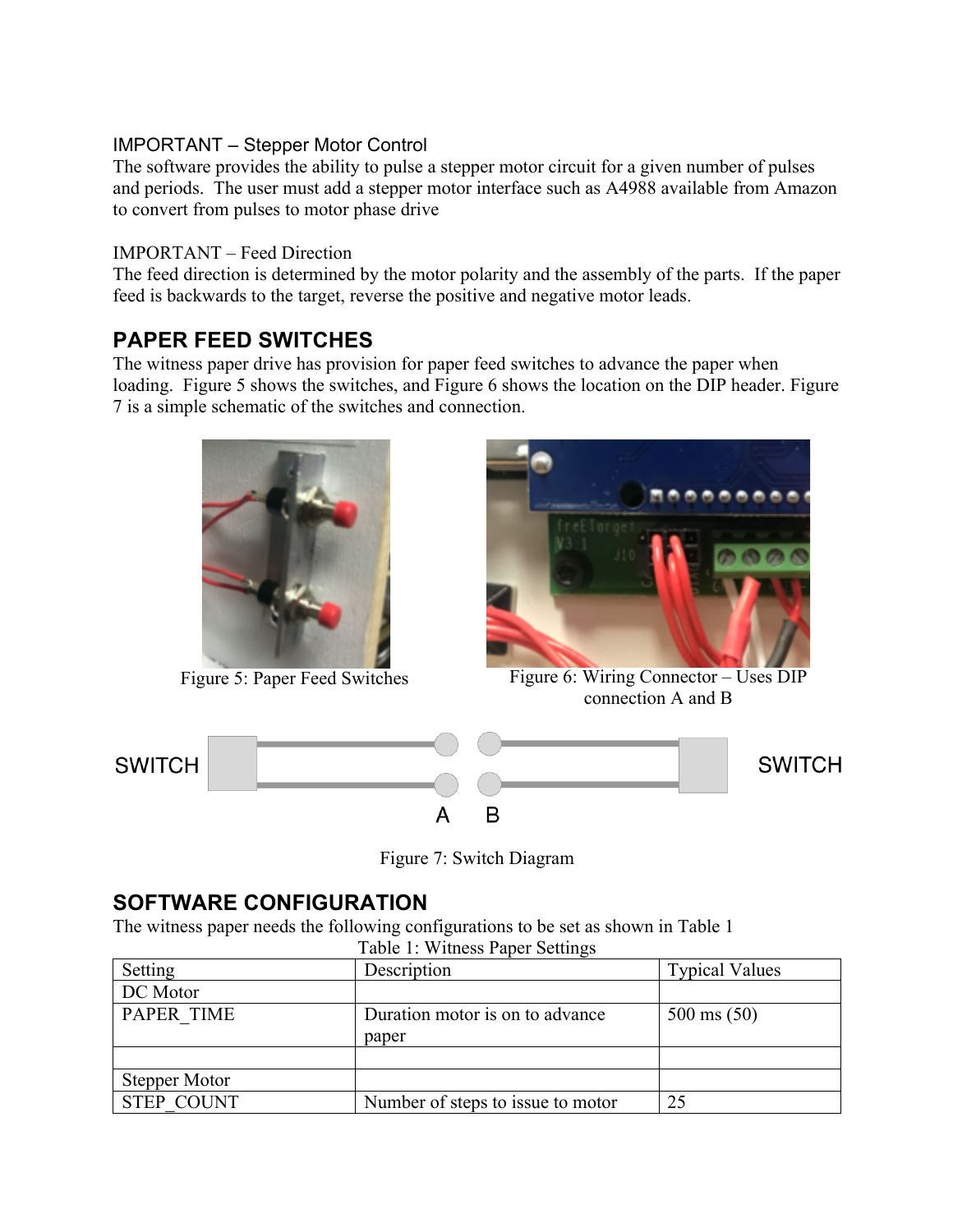| <b>STEP TIME</b> | Stepper motor ON time |                |
|------------------|-----------------------|----------------|
|                  |                       |                |
| Switches         |                       |                |
| <b>MFS</b>       | 0-16 Upper Switch     | $-$ Paper Feed |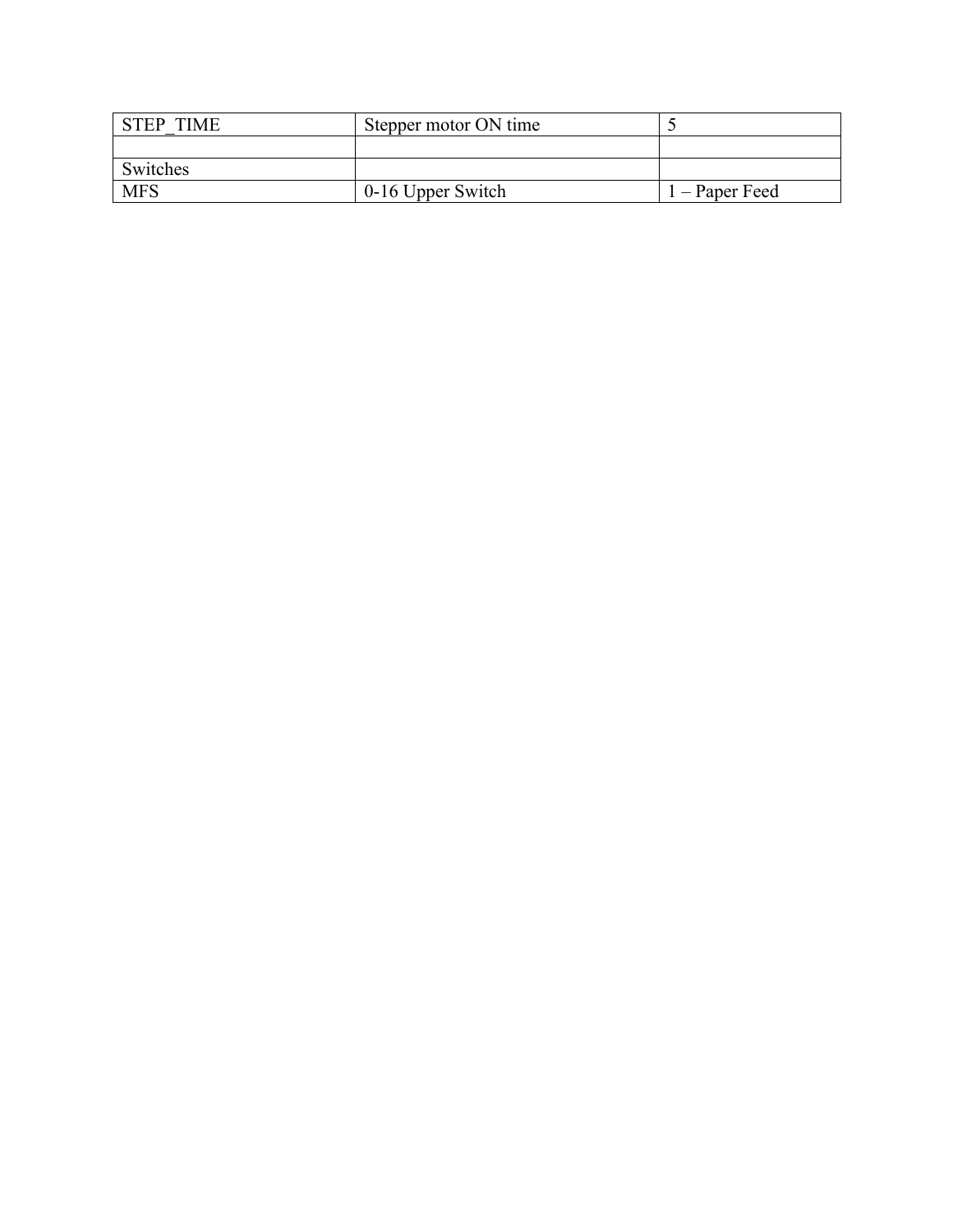# **BILL OF MATERIALS**

Most of the materials on this list were obtained from Amazon simply for convenience.

| Part                                          | Description                                                                                                                                            |
|-----------------------------------------------|--------------------------------------------------------------------------------------------------------------------------------------------------------|
| Base                                          | 1/4" Plywood or similar                                                                                                                                |
| Left Roller                                   | $\frac{1}{2}$ " PVC or similar                                                                                                                         |
| <b>Bracket</b>                                |                                                                                                                                                        |
| <b>Right Roller</b>                           | $\frac{1}{2}$ " PVC or similar                                                                                                                         |
| <b>Bracket</b>                                |                                                                                                                                                        |
| Pinch Roller                                  | 5mm dia x 50mm long                                                                                                                                    |
| Spring                                        | Ballpoint pen springs could be used instead                                                                                                            |
| Fasteners                                     | Various screws to fit                                                                                                                                  |
| Part                                          | From Amazon.com                                                                                                                                        |
| 12VDC Motor,                                  | https://www.amazon.com/gp/product/B08D3SSG55/ref=ppx yo dt b asin title o09 s00?ie=UTF8&psc=1                                                          |
| <b>110 RPM</b>                                |                                                                                                                                                        |
| Motor Mount                                   | https://www.amazon.com/gp/product/B089W6DCGV/ref=ppx_yo_dt_b_asin_title_o09_s00?ie=UTF8&psc=1                                                          |
| 6-8mm coupling                                | https://www.amazon.com/gp/product/B06X99P2XK/ref=ppx yo dt b asin title o09 s00?ie=UTF8&psc=1                                                          |
|                                               | https://www.amazon.com/gp/product/B088BXFT44/ref=ppx yo dt b asin title o05 s00?ie=UTF8&psc=1                                                          |
| Pinch Roller                                  |                                                                                                                                                        |
| Drive Roller                                  | https://www.amazon.com/gp/product/B088BXFT44/ref=ppx yo dt b asin title o00 s00?ie=UTF8&psc=1                                                          |
| $8$ mm x $100$ mm                             | https://www.amazon.com/gp/product/B082ZNXBWS/ref=ppx yo dt b asin title o00 s00?ie=UTF8&psc=1                                                          |
| Drive Shaft                                   |                                                                                                                                                        |
|                                               | https://www.amazon.com/gp/product/B082ZNXBWS/ref=ppx yo dt b asin title o00 s00?ie=UTF8&psc=1                                                          |
| 5mm x 100mm Pinch<br>Roller Shaft             |                                                                                                                                                        |
|                                               | https://www.amazon.com/Twidec-Colors-Momentary-Pre-soldered-PBS-110-                                                                                   |
| Feed Switches, Push<br><b>Button Normally</b> | X6C/dp/B07RPS2ZY3/ref=sr 1 5?crid=3GP5B9384M9Z&dchild=1&keywords=no%2Bpush%2Bbutton&qid=1628540916&sprefix=NO%2Bpush%2B%2Caps%2C181&sr=8-<br>$5$ &th=1 |
| Open                                          |                                                                                                                                                        |
|                                               |                                                                                                                                                        |